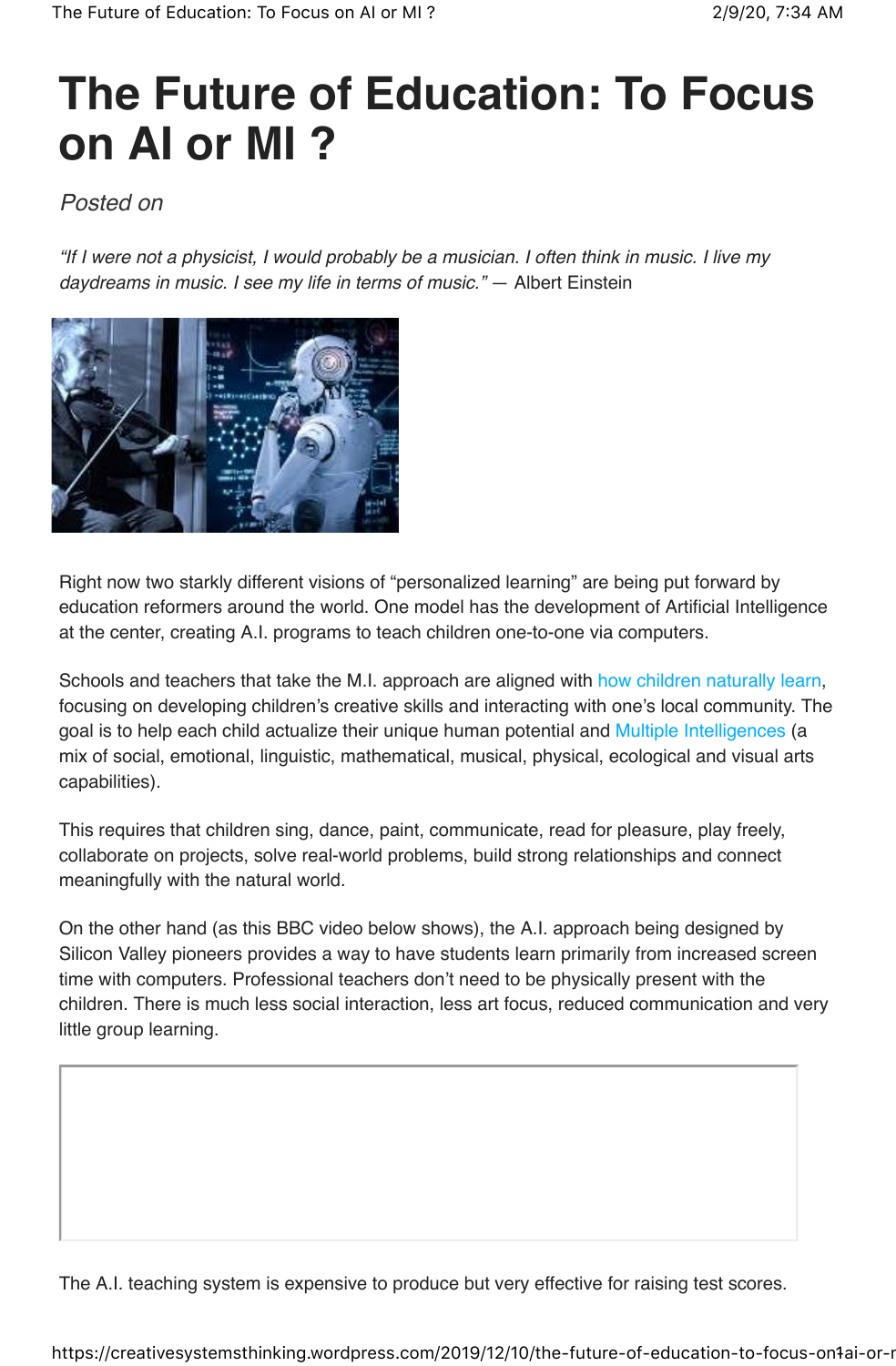Students will be observed by cameras. Private data is collected for each learner, to be stored off site and analyzed.

The goal of this model is for tech companies to collect "big data" from children, developing algorithms to construct A.I. that can one day teach millions of students at their own pace, simultaneously. It's called personalized learning, but actually its not very personal. The students' main teacher will be a computer program.

The second model of "learner-centered" M.I. education has been in development for hundreds if not thousands of years, rooted in apprenticeship learning approaches. It is more community focused, with more communication and mastery learning alongside adults and peers.

The focus is simultaneously on group learning and each child's growth and development, helping each learner's multiple intelligences to grow and thrive while building strong relationships with others.

The M.I. approach is related to the model Maria Montessori pioneered over a century ago, which has shown great success in Finland. Not much technology is needed, as human relationships, self-directed learning and real world interactions are central. Not much data is collected. But children learn to work together creatively, collaborate, grow their skills and experience a sense of community. This video from the Mission Hill project shows how such an approach works.

These two models could be available to all children in the very near future. While very different in approach, both support a transition away from high-stakes testing, along with teacher and text book centered education.

With direct A.I. "hyper-personalized" instruction via computers, testing and data collection will now happen constantly, every day. Children are no longer compared with each other, thereby reducing test taking anxiety. They will probably do well on standardized tests with all that daily practice.

With an M.I. and local community focus tests are not even considered very important. Developing each child's creativity and unique potential is the focus. Test scores will rise naturally, but many of the skills young people develop can not be easily measured.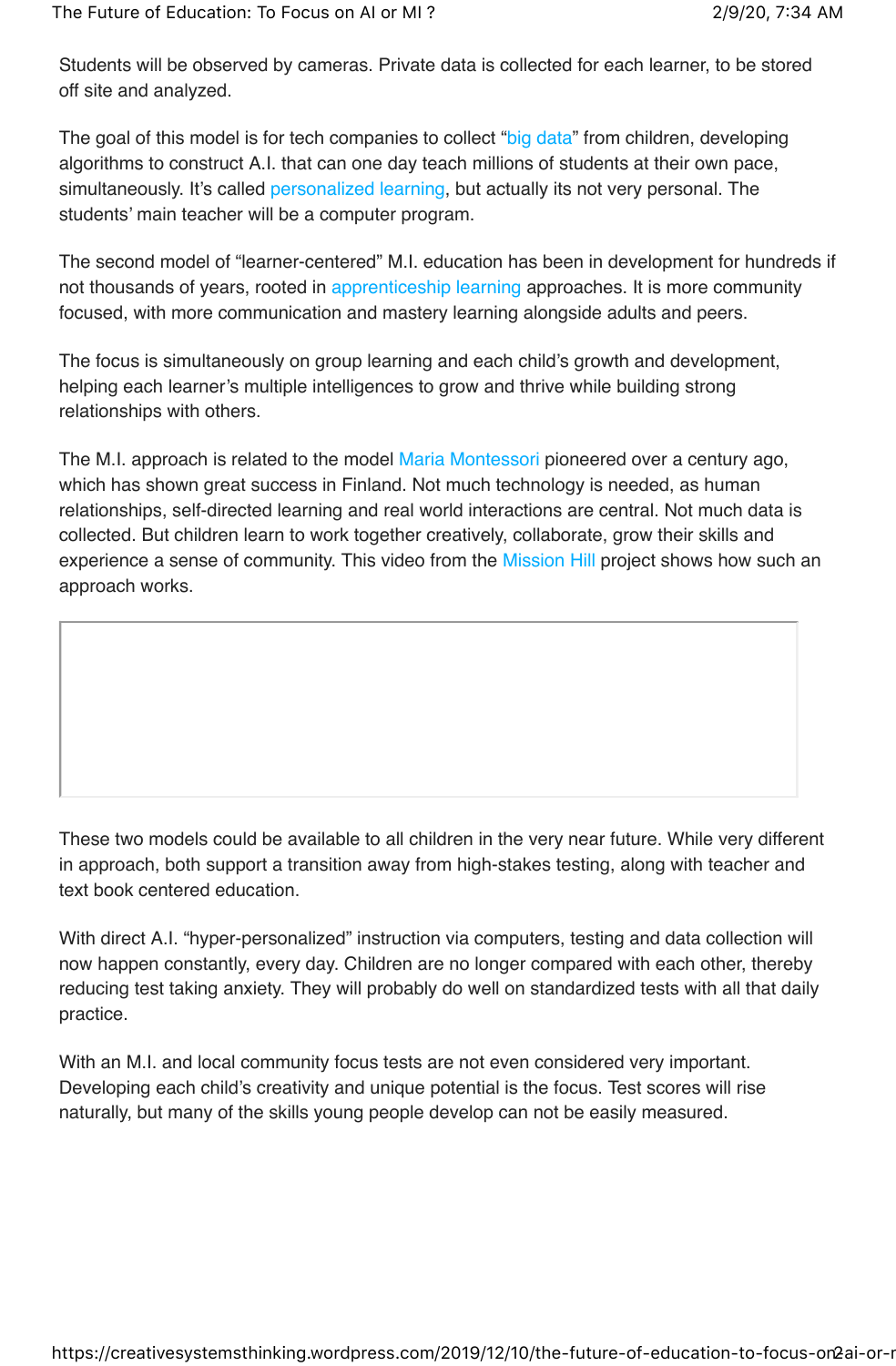Another example of the M.I. approach (video above), Boston Arts Academy provides a mix of academic and arts classes. The high school's graduates do well on tests, and are valued both by colleges and employers. I worked on a similar project in the early 1990s, at Stanford University.

Unfortunately, for the last two decades most nations have put more emphasis on computers and test scores than creativity, community learning and whole child development. If we want our children to develop their full potential we need to think deeply about the kinds of learning tasks, environments and opportunities we provide for them.

~Christopher Chase

Related:

\* Symphonic Intelligence: The Next Revolution in Learning? \* The Circle of Courage – Native American Model of Education \* Real Learning is a Creative Process \* Let a Child's Spirit Be Free to Unfold – M. Montessori \* How Schools Kill Creativity – Ken Robinson \* Self-Direction is the Key to Mastery \* Understanding How Our Brains Learn \* Toward a More Creative & Holistic Model of Education \* Educational Malpractice – The Child Manufacturing Process \* Real Learning is a Creative Process \*